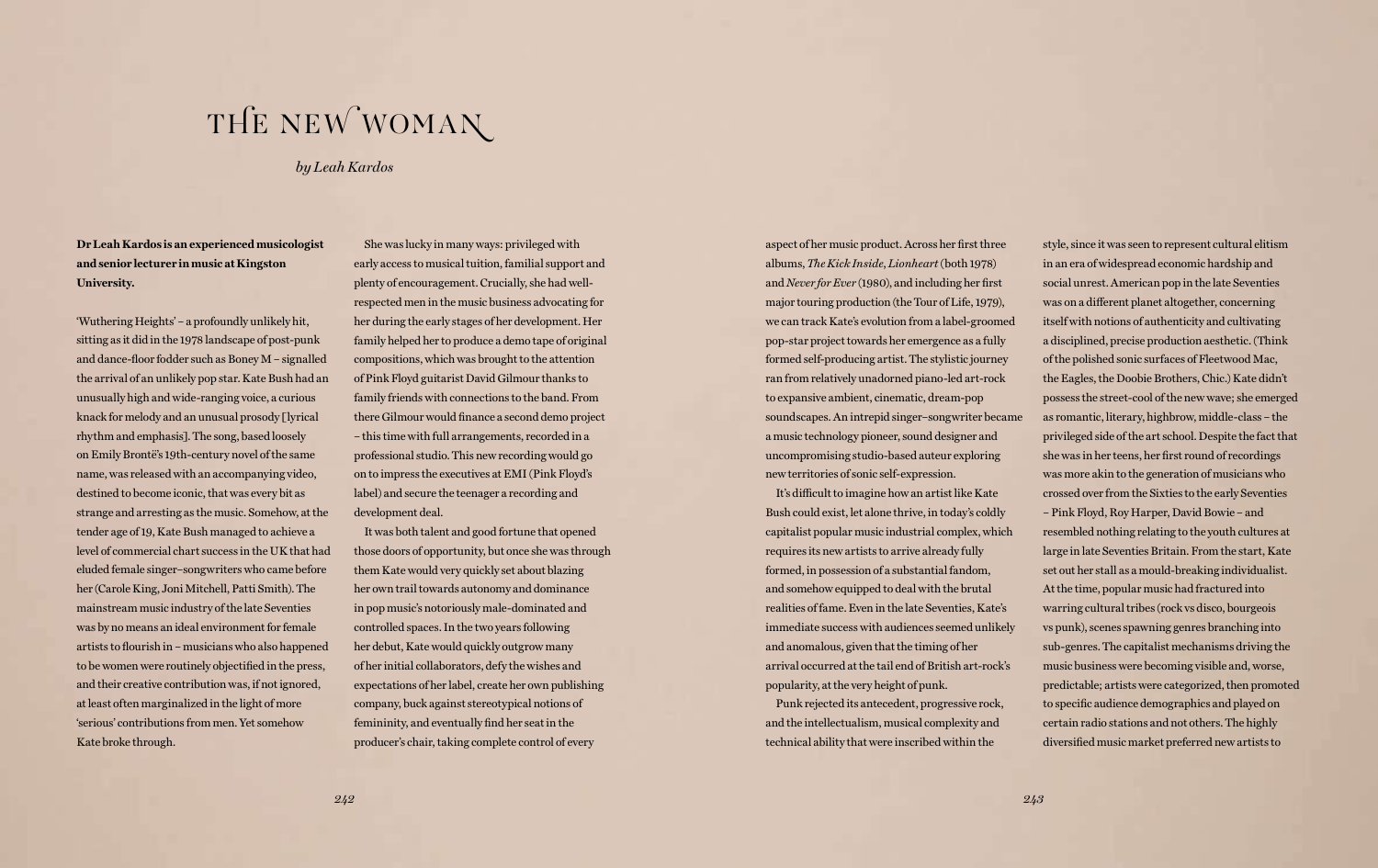arrive with correct categorization. Of course, Kate defied categorization, immediately appearing entirely 'other' and out of step with the sounds, styles and themes of every artist around her.

*The Kick Inside* (1978) is a collection of expertly arranged, neatly realized pop songs flavoured with a generous dash of the strange and unexpected. Its production values are generally unremarkable – quite safe and genteel compared with the sound of other music coming out that year from the likes of Blondie, Gerry Rafferty and the Jam, and in the previous year the first two albums from Bowie's Berlin Trilogy. Its magic originated from two places: Kate's unique approach to song composition and her singular vocal delivery. Melodies sung in the upper head voice and coloratura registers, normally reserved for opera and classical singing, but crucially performed with the falsetto timbre – a little bit Joni Mitchell, Philip Bailey, Eddie Kendricks, very unrock'n'roll – lend a curious, childish quality to the lead vocal as it leaps and swoops impressively across a four-octave range. There's her choice to open the album with recorded whale song, its significance in the context of a piece about her dance and mime teacher, Lindsay Kemp, remaining a mystery. There are disorientating time-signature changes that could leave any listener who is tapping along completely and pleasantly wrong-footed. Chord changes that jump between unrelated tonal centres provide unexpected, surprising colour – the kinds of harmonies that could sound like a mistake if they weren't so confidently rendered. You might hear them in prog rock or folk, so very far away from the

well-worn blues structures and repeating chord cycles of disco, funk and riff-based rock. The lyrics are wildly romantic, loaded with literary references, speaking with frankness about a range of female physical experiences. These include not only the sensual and exciting ('Feel It'), but also the mundane, such as period pain ('Strange Phenomena'). And there are the nightmare scenarios, like the incest pregnancy described in the title track, or becoming a wraith doomed to haunt the ex-lover, destined to suffer out in the cold.

The breakthrough single 'Wuthering Heights' exemplifies these unusual compositional approaches and fully showcases that ethereal, elastic voice – unnaturally high, pure in tone, with a feeling of underlying eroticism. The performance serves up a new kind of hyperfemininity not heard previously in pop music. It's sensual but also a bit manic. Simultaneously soft and hard, floating and shrill. Beautiful. Also, a bit frightening.

At the age of 19, Kate Bush earned the distinction of becoming the first female songwriter to debut at number one on the UK singles chart. 'Wuthering Heights' stayed in that position for four weeks. Kate would go on to win an Ivor Novello Award for the lyrics to 'The Man with the Child in His Eyes', reportedly (and almost unbelievably) penned when she was only 13. Listening today, it's difficult to imagine this musical and lyrical complexity coming from such a young mind. When I look back at the poems and songs I was writing as a 19-yearold music undergraduate, it seems even more miraculous that Kate's output from this period is

so sophisticated, literate and original.

*Lionheart*, released in November 1978, is very much a continuation of *The Kick Inside*'s core style and approach. Reportedly, these recording sessions were less carefree than the *Kick* sessions of late 1977, with tensions bubbling between Kate and the producer, Andrew Powell, over how things should be done, and how long should be spent getting things right. Kate's perfectionism and the specific ideas she had about fine-tuning the arrangements were hamstrung by a restrictive schedule and a somewhat rushed release that aimed to capitalize on her initial flush of popularity. These songs are broadly dressed with the same gentle, bordering-on-functional prog-pop production, though there are moments where she leans in further to the curious qualities of her aesthetic; the elongated, unnatural emphasis of the syllables from 'Wuthering Heights' ('let me in through your win-do-ho-o-ow') is now stretching out a wide-eyed, ecstatic 'Wow' for 12 beats, rounding off with a perfectly upturned shriek. *Lionheart*'s songs are themed around characters from stage and screen, and it feels as though the compositions were deliberately fashioned with performance in mind – this particular clutch of material forming the inspiration for the following year's Tour of Life. The narrative-driven songs have distinctly contrasting moments of light and dark built in; swift changes of mood, perspective and scene; new characters and ideas suddenly entering stage-left and pulling focus; and a thespian-style emphasis on certain words and sounds. She is now exploring the full expressive possibilities of her vocal

*The breakthrough single 'Wuthering Heights' exemplifies these unusual compositional approaches and fully showcases that ethereal, elastic voice – unnaturally high, pure in tone, with a feeling of underlying eroticism.*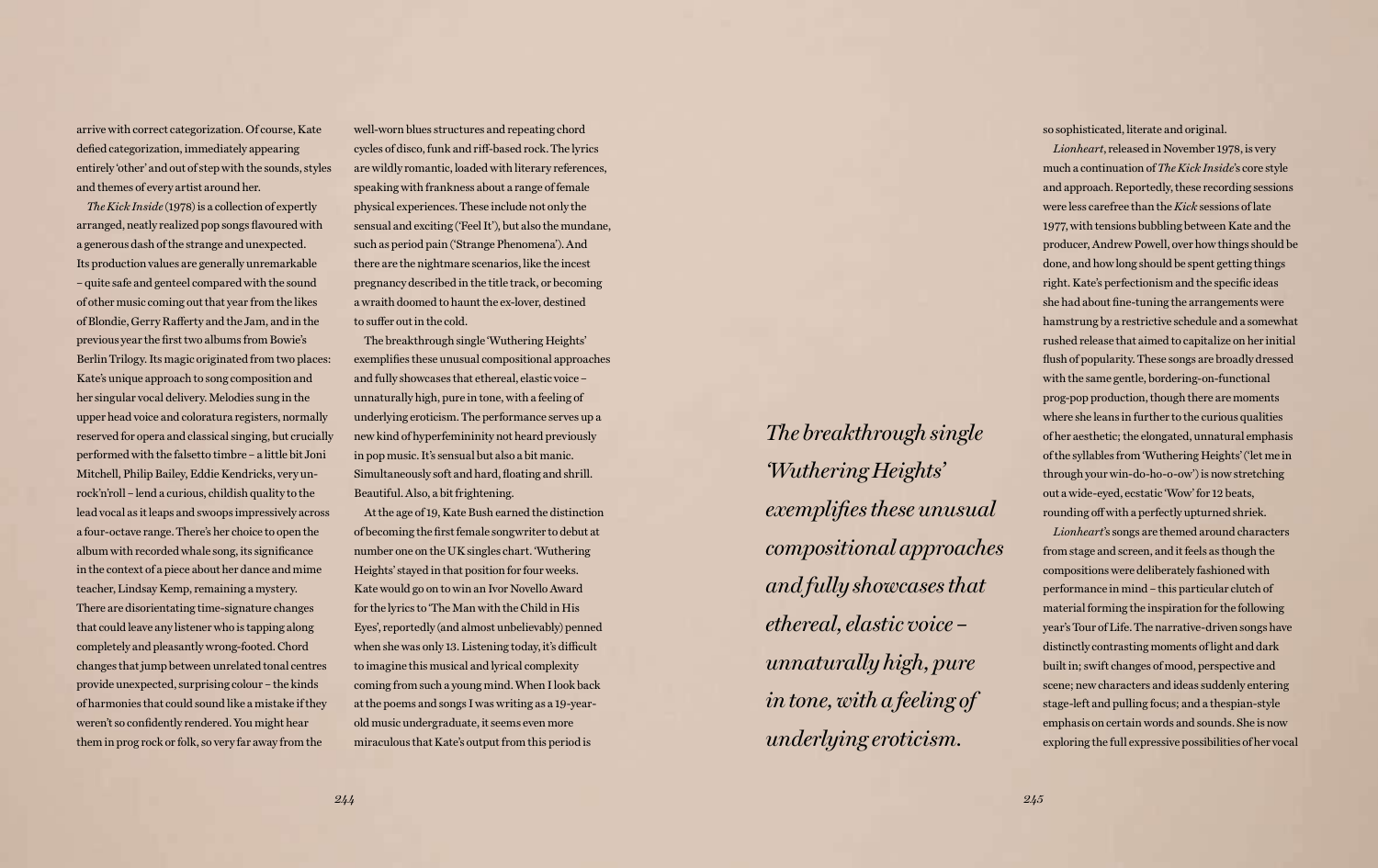range – 'Hammer Horror' charts the extremities, and some of the later 'wows' in 'Wow' sound almost masculine in their depth, which is fitting for a song (and album and tour) concerned with role-playing and performativity. The beautiful 'Oh England My Lionheart', with its floating, stacked vocal layers, recorders, harpsichord and folk harmonies, is a reminder that Kate's music owes nothing to the much pillaged American music traditions, the blues, rock'n'roll, and R & B. This is as indigenous as British pop music gets.

The Tour of Life, in 1979, remains Kate Bush's only live tour (in the strict sense of the term; 35 years later, in 2014, she would return to the stage for the Before the Dawn series of concerts, but that 22-night concert residency was staged in a single venue, the Hammersmith Apollo in London, for the entirety of its run). The Tour of Life was a fullblown travelling theatrical production complete with dancers, multiple costume changes, elaborate lighting and staging, and a tightly choreographed set list with no room for chat, no slipping of the mask. The audacious scope of its undertaking turned out to be physically and creatively exhausting for Kate. While it was successful overall, she drew criticism from some members of the press for what seemed an overly indulgent project, one that was certainly not in tune with the prevailing anti-egalitarian spirit in 1979 (the tour having started just a month before Margaret Thatcher swept into Downing Street).

It could be argued that we have the exhaustion and tedium caused by touring to thank for Kate's decision to abandon live gigs altogether, in favour

of exploring the music studio's capacity to express theatrical ideas through sound. She retreated to the studio to create a kind of sonic theatricality, a virtual staging in the mind's eye, where the communicative power of sound and music alone conjures up images, and where costumes, sets and backdrops aren't required to achieve the full effect. Like when the Beatles quit playing live and spent most of the remainder of their time together in Abbey Road with Sir George Martin completely reinventing the sound of rock'n'roll, Kate's move to the studio opened new creative possibilities for her. And it provided a means to engage in obsessively meticulous production practices at the start of a fresh decade. From here on, her music would become more intricate and challenging, her imaginative worlds rendered in greater, more elaborate detail.

Prior to the release of *Never for Ever*, in 1980, Kate had set up her own company, Novercia (Latin for 'the new woman'). She had renegotiated her original contract with EMI to include publishing rights ownership of her own material, and creative control of her album art and associated imagery. In this New Woman's era of autonomy, Kate was able to make important decisions without seeking label approval. For example, she commissioned a painting of herself with a horde of fantastic creatures billowing from the front of her uplifted skirt, to use as cover art for her next release, *Never for Ever*.

That album was to become Kate's first number one album in the UK, and the first solo record by a British female artist ever to achieve this. Even more mindboggling is the fact that it was the first studio album

by *any* woman to reach number one in the UK (not counting 'greatest hits' compilations). Continuing her run of historic firsts, it was also the first of her albums where she is credited as a producer (coproduction and engineering credits going to Jon Kelly, who also engineered on *Lionheart*). Andrew Powell, producer and arranger for the previous two albums, has left the building.

In handling her own arranging duties, Kate summoned a substantially larger instrumental ensemble – piano, of course, but now supplemented with a range of interesting keyboard tones from Fender Rhodes, Yamaha CS-80, Prophet and Minimoog synths, and the cutting edge Fairlight CMI digital sampling synthesizer. We hear for the first time Del Palmer's soon-to-be-familiar fretless bass tone that would become a staple feature on her records all the way to *50 Words for Snow* (2011). Her brother Paddy brought a delightful collection of objects that can be strummed, plucked and/or bowed – sitar, balalaika, koto, psaltery, mandolin, banshee, even a musical saw. A standard drum kit here would not be enough, so we also get full orchestral percussion, timpani and bodhrán. Throw in electric and acoustic guitars and the session personnel list swells to 21, not counting the members of the Martyn

Ford Orchestra.

Where in *Lionheart* Kate was feeling rushed and pushed to work quickly, in *Never for Ever*  Kate would take her time to get things just right – more than five months were spent at Abbey Road between September 1979 and May 1980. If that meant repeating a single take for a full day until

*'Oh England My Lionheart', with its floating, stacked vocal layers, recorders, harpsichord and folk harmonies, is a reminder that Kate's music owes nothing to the much pillaged American music traditions, the blues, rock'n'roll, and R & B. This is as indigenous as British pop music gets.*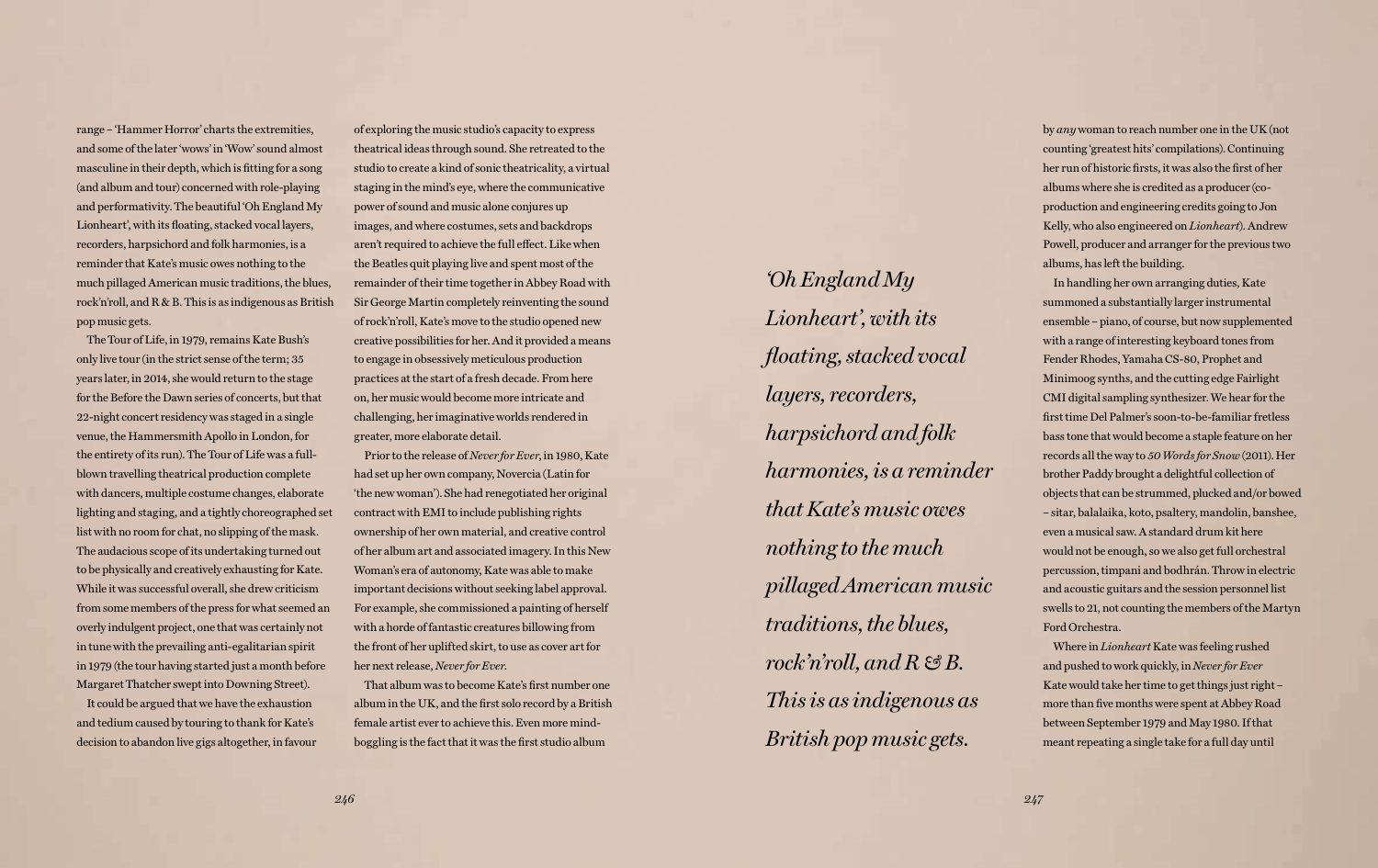it was captured perfectly, then that was what happened. The result is a new feeling of deliberate expansiveness; for any interesting detail you might pick up on as you listen, you can be sure it was put there for a reason.

A key component of Kate's sound during this period was the Fairlight CMI sampler, at that time an eye-wateringly expensive bit of kit and only really accessible to art-rock stars such as herself and her friend Peter Gabriel. *Never for Ever* was the first commercially released album to feature the instrument, and Kate became something of an electronic-music pioneer at a time when very few women (besides those working in academic music settings) even had access to such instruments. The Fairlight sampler allowed Kate to explore her expressionist tendencies to their farthest reach on 1982's *The Dreaming*, and it would be integral to the aesthetic of her 1985 masterpiece *Hounds of Love*.

The studio environment itself became an instrument of creativity, and during the *Never for Ever* sessions Kate discovered a new way of working. 'Army Dreamers', her first track to be completely written and realized in the studio environment, is an anti-war song told from a grieving mother's point of view. She wonders whether her son's death could have been prevented if, say, she had bought him a guitar when he asked, or if he'd continued with his education instead of joining the army. The bleak subject matter is cleverly locked into a waltzing time signature, anathema to the one–two military march, and is punctuated with sampled sounds of cocking guns and someone barking orders in the distance.

The effect is like some macabre stately dance. The emotional drama of the song's content and setting is further juxtaposed with the most delicate of instrumental arrangements, Kate's lilting vocal delivery effortlessly wrapped around an ornate twirl of melody. Without being overly preachy or heavyhanded, the song questions the waste of young lives from war, and pokes an irreverent finger at the pomp and ceremony of militarism ('Give the kid the pick of pips / And give him all your stripes and ribbons / Now he's sitting in his hole / He might as well have buttons and bows').

One of my favourite moments from the album comes at the start, with the second track, 'Delius (Song of Summer)'. As the smashed glass from 'Babooshka' shatters into tiny, sharp pieces that you can hear (and feel) ricochet, a slowed-down calypso beat appears, along with Paddy on sitar and background basso profundo vocals. (The calypso beat is credited in the liner notes to Roland, which is not actually a person but one of Roland's first manufactured rhythm machines.) A tribute to the English composer Frederick Delius, its loose themes centre around Delius being paralysed and blind in later life as a result of syphilis, yet still composing music with the help of his assistant and friend, Eric Fenby. 'Delius (Song of Summer)' is minimalist and weird, with only a smattering of lyrics to form a loose grip on the theme (Delius/syphilis/genius). This is not a composition that could have started with a text, or with chords and melodies at the piano, but only through experimentation, and the subtle calibration of timbral combinations, dialling into the hypnotic

groove of electronic drum loops, cooking it up like a stew. When listening to it, one can hear the full recipe for dream pop that the Cocteau Twins would go on to perfect in their album *Blue Bell Knoll* (1988). *Never for Ever* concludes with 'Breathing', another impressive and affecting slice of studio composition that incorporates production techniques inspired by Pink Floyd's *The Wall* (released a year earlier, in 1979), lush stacks of multi-tracked vocals in the manner of 10cc, and featuring synth pioneer Larry Fast on the Prophet 5 synthesizer. With Kate later describing it as her 'little symphony', the song's narrative focuses on the thoughts and experiences of an unborn child, absorbing nuclear fallout through its mother's womb. The verse starts melodramatically – stark piano and voice, distant howling guitars and hesitant, stuttering machinegun snare drums. By the time the chorus rolls around, the claustrophobic tension gives way to a gentle bath of lullaby Rhodes keyboards, gently throbbing synth notes and half-time ballad drums. We feel like we are floating helplessly beside her, trapped in that warm, potentially poisoned place, breathing rhythmically 'out, in, out, in, out, in, out, in'. The song's extended bridge is a spoken radio-style broadcast describing the blinding flash of a nuclear bomb, after which the final, terrifying section begins as the infant becomes panicked and afraid. The music grows heavy with low overdriven guitars, crashing cymbals, Kate's escalating screams and Roy Harper's background vocals chiming in with both question and answer: 'What are we going to do without…?' 'We are all going to die without…' At the

*Kate Bush seemed to be conscious of how gendered expectations in popular music could define the boundaries within which a woman could freely express herself in the late Seventies in Britain. Through her songwriting she found safe ways to tackle taboos and feminist material by inhabiting the characters of her own creation.*